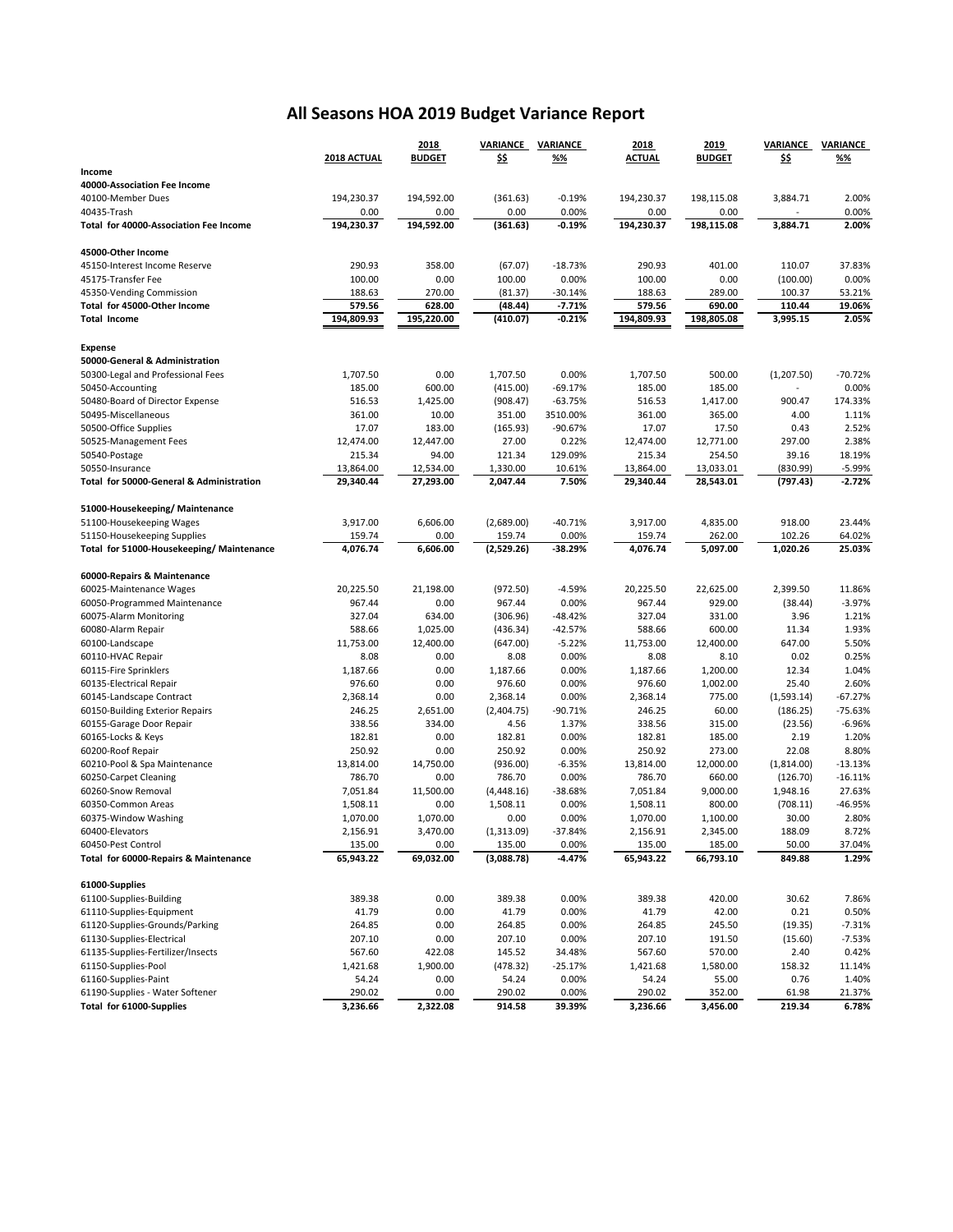| 66000-Utilities                               |            |            |            |           |            |            |          |          |
|-----------------------------------------------|------------|------------|------------|-----------|------------|------------|----------|----------|
| 66100-Cable TV                                | 9,423.59   | 8,680.00   | 743.59     | 8.57%     | 9,423.59   | 9,511.25   | 87.66    | 0.93%    |
| 66200-Electric                                | 10,374.98  | 10,850.00  | (475.02)   | $-4.38%$  | 10,374.98  | 11,766.74  | 1,391.76 | 13.41%   |
| 66300-Gas                                     | 4,018.97   | 4,820.00   | (801.03)   | $-16.62%$ | 4,018.97   | 5,028.39   | 1,009.42 | 25.12%   |
| 66400-Internet                                | 1,708.95   | 1,700.00   | 8.95       | 0.53%     | 1,708.95   | 1,787.75   | 78.80    | 4.61%    |
| 66500-Sewer                                   | 12,081.30  | 12,360.00  | (278.70)   | $-2.25%$  | 12,081.30  | 12,141.71  | 60.41    | 0.50%    |
| 66600-Telephone                               | 1,854.57   | 2,120.00   | (265.43)   | $-12.52%$ | 1,854.57   | 2,124.70   | 270.13   | 14.57%   |
| 66700-Trash Removal                           | 0.01       | 0.00       | 0.01       | 0.00%     | 0.01       | 0.00       | (0.01)   | 0.00%    |
| 66800-Water                                   | 19,442.00  | 17,450.00  | 1,992.00   | 11.42%    | 19,442.00  | 21,411.43  | 1,969.43 | 10.13%   |
| Total for 66000-Utilities                     | 58,904.37  | 57,980.00  | 924.37     | 1.59%     | 58,904.37  | 63,771.97  | 4,867.60 | 8.26%    |
| <b>Total Operating Expenses</b>               | 161,501.43 | 163,233.08 | (1,731.65) | 0.00%     | 161,501.43 | 167,661.08 | 6,159.65 | 3.81%    |
| 80000-Other Taxes                             |            |            |            |           |            |            |          |          |
| 90000-Future Reserve Accrual                  | 31,986.91  | 31,986.92  | (0.01)     | 0.00%     | 31,986.91  | 31,044.00  | (942.91) | $-2.95%$ |
| <b>Total Other Expenses</b>                   | 31,986.91  | 31,986.92  | (0.01)     | 0.00%     | 31,986.91  | 31,144.00  | (842.91) | $-2.64%$ |
| <b>Total Expense</b>                          | 193,488.34 | 195,220.00 | (1,731.66) | $-0.89%$  | 193,488.34 | 198,805.08 | 5,316.74 | 2.75%    |
| Excess (Deficiency) of Revenues over Expenses | 1,321.59   | 0.00       | 1,321.59   |           | 1,321.59   | 0.00       | 1,321.59 |          |